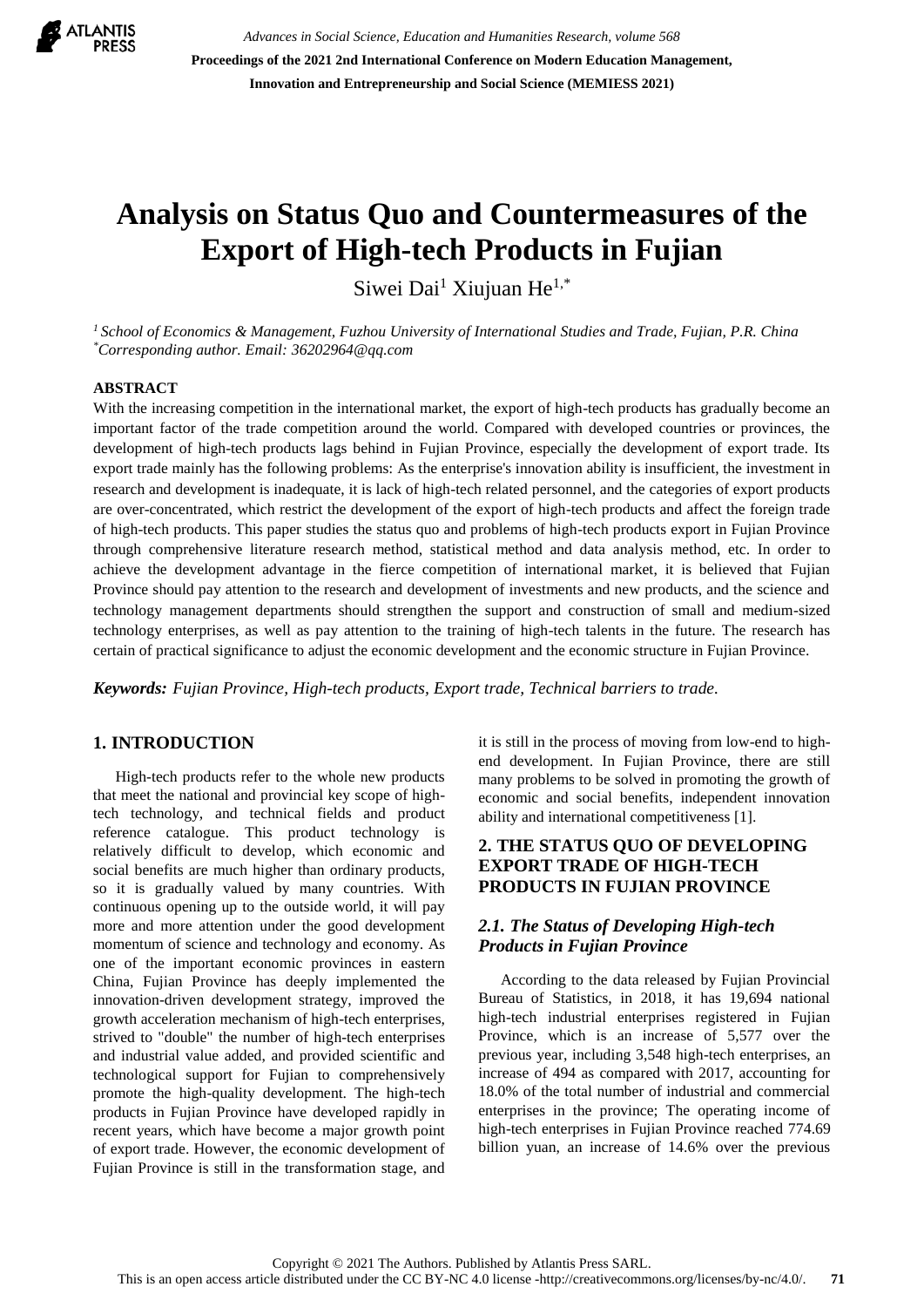year; The output value was 730.97 billion yuan, with a year-on-year increase of 80.89 billion.

## *2.1.1. The Total Industrial Output Value of the High-tech Enterprises in Fujian Province is Constantly Increasing*

According to the data statistics of the Ministry of Science and Technology, the output value of high-tech products in Fujian Province was 594.19 billion yuan in 2016, and 6,50.008 billion yuan in 2017, with a year-onyear increase of 9%; In 2018, it reached 730.97 billion yuan, with a year-on-year increase of 12%. The above data states that the total industrial output value of the high-tech products in Fujian Province is increasing year by year, and the growth rate is increasing slowly.

# *2.1.2. The Size of High-tech Enterprises in Fujian Province has Continuously Expanded*

Since the establishment of Fuzhou High-tech Industrial Development Zone (the first development zone in Fujian Province) in 1991, by 2018, there are 7 national high-tech development zones in Fujian Province. In 2018, there were 3,548 high-tech enterprises in the High-tech Industrial Development Zone, with 612,000 employees, increased by 39,000 compared with 573,000 in 2017. In 2019, there were more than 4,500 high-tech enterprises in Fujian; In 2020, there was 6,476 high-tech enterprises, up by 34.6% compared to the previous year. In recent decades, the high-tech industry in Fujian Province has been expanding and developing, which played an indispensable role in Fujian economy.

# *2.2. The Status Quo of Developing Export Trade of High-tech Products in Fujian Province*

#### *2.2.1. Export Scale*

According to the Statistical Yearbook of Fujian Province, it can be seen that the exports of the high-tech products in Fujian Province were 99.975 billion yuan in 2017, and the total amount of exporting high-tech products reached to 102.860 billion yuan that had exceeded the \$100 billion mark. By 2020, the exports of high-tech products reached to 15.648 billion yuan. The export scale of high-tech products shows an increasing trend year by year. The exports of computer and communication technology are the most in the export of high-tech products in accordance with the data analysis issued by the General Administration of Customs. In 2018, the exports of computer and communication technology were 10.404 billion yuan, decreased to 9.908 billion yuan in 2019. However, by 2020, the exports of the computer and communication technology recovered

to 10.281 billion yuan. The exports of photoelectric technology are the second. In 2018, its exports were 4.817 billion yuan, which decreased to 4.050 billion in 2019, and 4.164 billion yuan in 2020. Therefore, it can be found that although the industrial scale of high-tech products has some ups and downs, and the overall trend is upward.

## *2.2.2. Structure of Export Products*

According to the data statistics of the General Administration of Customs P.R. Chia from 2018 to 2020, the export of high-tech products in Fujian Province is mainly concentrated in the products of computer and communication technology, photoelectric technology and aerospace technology. In 2018, the exports of computer and communication technology in Fujian Province accounted for 66.16%; It accounted for 68.35% in 2019; It accounted for 65.70% in 2020; It can be seen that computer and communication technology play a dominant position in the export of high-tech products. The exports of photoelectric technology products accounted for 30.63% in 2018; The exports accounted for 27.93% in 2019; The exports accounted for 26.61% in 2020, down by 4.02% in 2018 and 1.32% in 2019. The export proportion of optoelectronic products in the total value of high-tech products has begun to show a downward trend. The exports of aerospace products accounted for 1.17% of the gross export value of high-tech products in Fujian Province in 2018; The exports accounted for 1.59% in 2019; The exports accounted for 1.51% in 2020, up by 0.34% compared with 2018, maintaining rapid growth and having considerable room for future development.

#### *2.2.3. Mode of Trade*

The trade mode of high-tech products in Fujian Province is processing trade and general trade, among which processing trade accounts for a large proportion. In 2018, the export amount of high-tech processing products in Fujian Province was 11.514 billion yuan, accounting for 73.23% of Fujian high-tech products, of which the import processing trade accounted for 65.6%; In 2019, the exports were 9.403 billion yuan, accounting for 64.86%, down by 8.37% year-on-year; In 2020, the exports were 8.666 billion yuan, accounting for 55.38%, down by 9.48% year-on-year. In 2018, the total exports of general trade were 3.490 billion yuan, accounting for 22.19% of the exports of high-tech products; In 2019, the exports were 4.216 billion yuan, accounting for 29.08%, up by 6.89% year-on-year; In 2020, the exports were 6.022 billion yuan, accounting for 38.49%, up by 9.41% year on year. It can be seen that the trade mode of high-tech products in Fujian Province is gradually changing.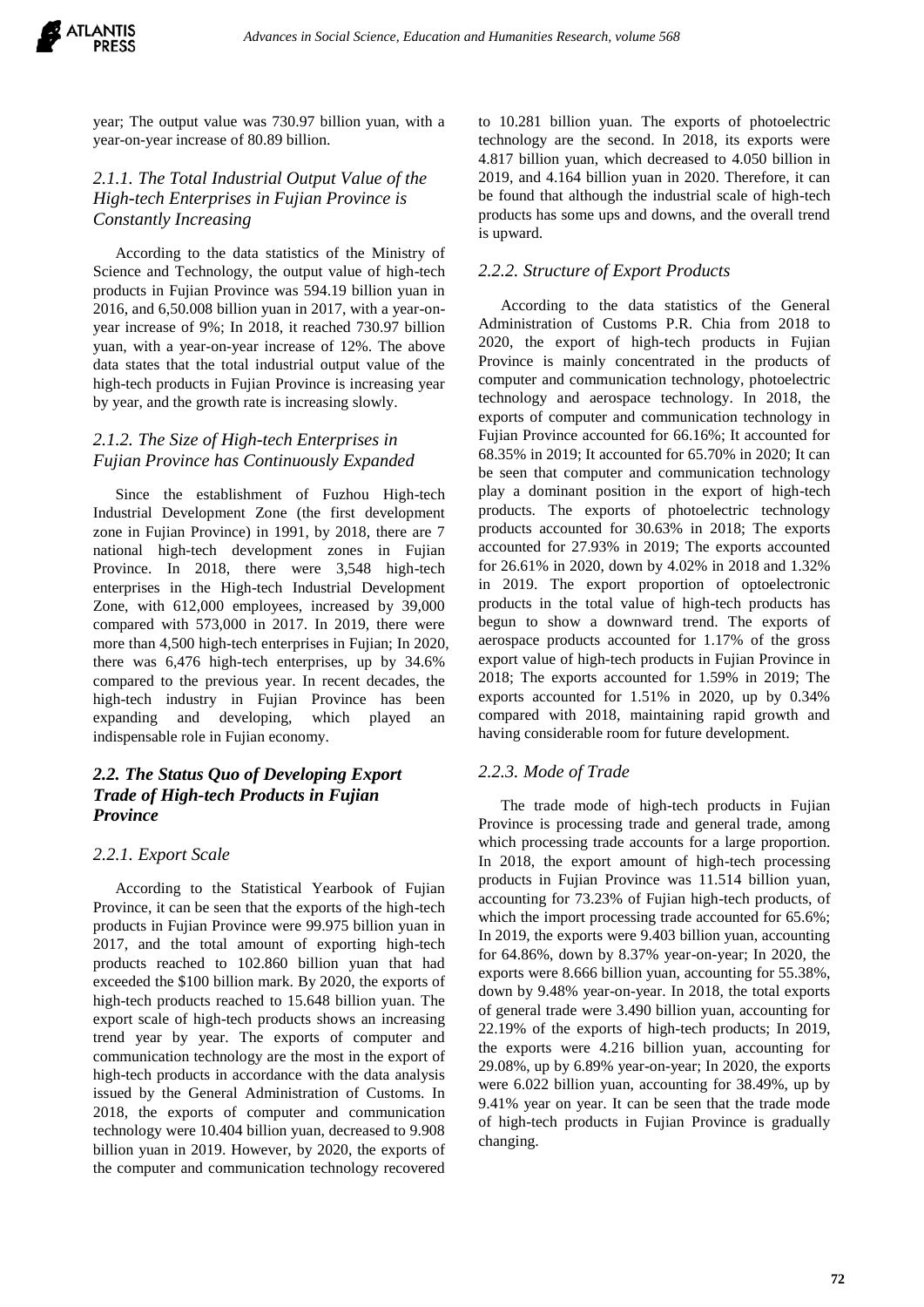#### *2.2.4. Export Areas and Markets*

Looking from the export market of high-tech products, the trade between the countries such as EU, ASEAN, the United States, Japan and Fujian Province is indispensable. Among them, the United States is the country with the most high-tech products exported in Fujian Province, followed by the European Union. The export of high-tech products is 102.86 billion yuan, which is 13.4% of the export of other goods in the province. Nearly half of the high-tech products exported to the EU and the United States. The amount of products exported to the EU reached 23.8 billion yuan, accounting for 23.1% in all the countries and regions that exporting high-tech products from Fujian Province; During the same period, the export of technology products to the US was 26.43 billion yuan, which more than that in 2017. The exports to ASEAN were 18.36 billion yuan; The exports to Japan were 10.65 billion yuan. The exports of Fujian to various countries are expanding continuously; however, the trend of exporting to South Korea grows slowly.

# **3. PROBLEMS EXISTING IN THE EXPORT TRADE OF HIGH-TECH PRODUCTS IN FUJIAN PROVINCE**

# *3.1. Lacking in the Innovation Ability and High-tech Personnel*

Lacking in the innovation ability and high-tech personnel is the key problem restricting the development of high-tech products in Fujian Province. The high-tech products in Fujian Province have not undergone fundamental changes, most of which are still in the form of processing trade. Many high-tech products exported are imitated or improved; the independent property rights are relatively few.

The high-tech industry in Fujian Province is still in the process of development, and the demand for hightech personnel is increasing. To make a product with enough competitiveness, it needs an advanced technical support, and at present, the talent is an important problem restricting the development of Fujian enterprises. However, Fujian Province is not a coastal city with developed high-tech industries. In terms of talent introduction measures, there is a big gap with some cities, such as Guangdong, Zhejiang and Shanghai in China, and the shortage and loss of talents have impeded the development of enterprises in Fujian. [2]

# *3.2. Insufficient R & D Investment Limits Independent Brands*

Input is closely related to output, and when the other conditions are basically the same, the amount of capital input will affect the scale of output. As it can be seen in Table 4-1, the investment in research and development (R&D) was 75.37 billion yuan in 2019, which only ranked 12th in China; The investment strength in research and development (R&D) is 1.78%, only ranking 15th in China, not exceeding the national average level. Fujian Provincial People's Government has made a relatively insufficient investment in hightech products, which restricts the development of hightech industry, and cannot provide a favorable guarantee for the research and development of independent brand.

There are three reasons for the lack of independent brand research and development: First, it is because that the brand is established too urgent; People do not trust in local brand, and there is a lack of identity of national culture; The phenomenon such as trademark squatting and brand counterfeiting is serious. It is common to find counterfeiting goods, and is difficult to regulate counterfeit behavior, which limit the development of corporate brands [3].

# *3.3. The Export Categories Concentrated Restricts the Optimization of Trade Structure*

In Fujian Province, the export categories of hightech products are highly concentrated. There is a big gap between various categories concentrated. The most popular products exported are computer, communications and optoelectronic technologies, and the export of the high-tech products in other categories is obviously relatively small. As a result, the concentration of product categories greatly increases trade risks. At the same time, if there is a crisis occurred due to the concentration of the technology industry, it will have a far-reaching impact on the development of high-tech products in Fujian Province, restrict the innovation-driven development of enterprises, and the concentration of product classification may lead to vicious competition and profit reduction. [4]

## *3.4. Sustainable Development is Hindered under Technical Trade Barriers*

On the one hand, the main export market of hightech products in Fujian Province is the United States, the European Union and other countries and regions. These countries and regions have set strict rules for high-tech products, many of which include research and development, production, processing, transportation, sales and processing of products. Most high-tech enterprises in Fujian Province have not established an understanding of the whole process of quality management and environmental management. Many high-tech products do not meet the requirements of relevant technical regulations and standards, and will not be able to enter the relevant international market. [5]

On the other hand, the price advantage is one of the favorable factors that Fujian high-tech products entering the international market competition. The technical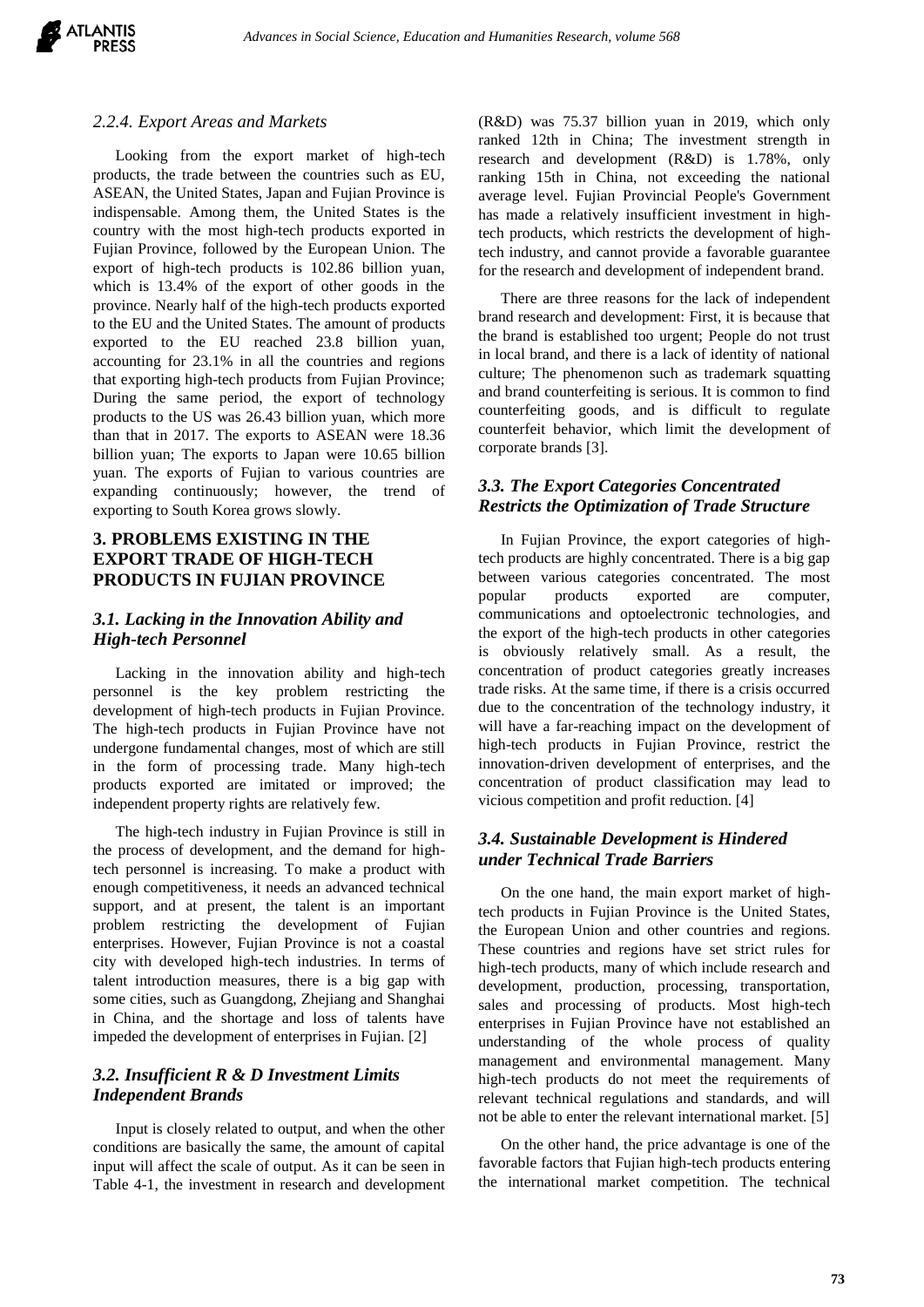

barriers to trade established by the developed countries require high-tech content. Therefore, it is necessary for Fujian enterprises to constantly improve the production technology and technical equipment, and strengthen the investment requirements, which will directly increase the product cost and reduce the product competitiveness in the international market.

# **4. COUNTERMEASURES TO PROMOTE THE EXPORT OF HIGH-TECH PRODUCTS IN FUJIAN PROVINCE**

## *4.1. Attaching Great Importance to the Talent Introduction and Training can Promote the Innovation Ability*

The innovative talents who would like to pay more attention to high-tech products is constantly increasing in Fujian Province. The level of the relevant staff has also been greatly improved. In general, the high-tech in Fujian Province has not reached the national average level. First, we shall pay great attention to the training of talents to introduce more high-tech talents. Good benefits provided by the enterprise will motivate employees to do better, which also helps the enterprise to develop a high-tech team. Only by giving full play to the flexibility of talents and providing sufficient innovation skills can achieve the goal of continuous innovation and persistent innovation better in the hightech industries in Fujian Province. Second, it not only needs talent, but also increases high-tech personnel with advanced technology. Therefore, in order to improve the ability of high-tech personnel and enhance the international competitiveness of the enterprise, the enterprises must carefully train high-tech personnel, do a good job in professional training and management. The tangible goods trade depends on the progress and development of the local science and technology industry. In order to better promote tangible goods trade, it is necessary to constantly accumulate high-tech talents, improve innovation ability, and research high-tech products. Therefore, high-tech talent is a major cornerstone of technological innovation [6].

## *4.2. Increasing the Investment in Scientific Research can Build a Well-known Local Brand*

In order to improve the innovation ability and develop high-tech products in Fujian Province, it needs the financial assistance from the state to improve the development of the high-tech enterprises. When the funds are adequate and stable, the high-tech team can actively participate in research and development and innovation, which will promote the sustainable and stable development of high-tech products. Because the brand will greatly affect the export of high-tech products, and the research and development of related products, Fujian Province must realize that it is necessary to build local brand. To make the brand become famous, it not only builds a brand, but also strengthens the reputation of the brand. [7]

On the one hand, the integrity brand can be created through the Internet, which will increase the publicity of brand, and enhance the international awareness of local brands. According to the demand of the market, it is necessary to develop the brand marketing strategy and brand positioning, select a geographical location beneficial to the sales in the enterprises, and focus on product innovation to enhance the brand's international reputation

On the other hand, it should strengthen the internationalization of high-tech products in Fujian Province, promote the development and construction of the brand, and build a bridge between domestic and foreign cooperation. The improvement of high-tech innovation ability promotes the development of the industry. Computer, communication technology and photoelectric technology have become the important products of internal cooperation and foreign trade in Fujian Province. The policy of foreign trade in Fujian Province has been fully realized.

# *4.3. Developing Product Diversification can Promote the Balanced Development of Export Trade*

In order to improve the current unbalanced development of science and technology, a more reasonable product structure is needed. It is necessary to do the two points as follows. First, some cities can be developed preferentially, and then other cities can be developed together. As two cities with stronger hightech development in Fujian Province, Fuzhou City and Xiamen City can be taken as the first test. It is suggested that Fuzhou and Xiamen can drive the development of other cities together, and the government should also encourage other cities to rapidly develop high-tech industries. It can also introduce high-tech products from other countries or provinces to promote the development of higher-tech products in Fujian Province, improve the diversification of products, and achieve balanced development. Secondly, we should not blindly pay attention to the development of science and technology and damage the environment. Therefore, we should build a good industrial chain and achieve sustainable development [8].

#### *4.4. Improving the Technical Level of Products can Actively Deal with Trade Barriers*

Due to the conflicts with some countries in Europe and the United States, the requirements of trade barriers control on the high-tech products are getting higher and higher. Therefore, some measures are necessary to be developed to resist the technical barriers to trade. On the